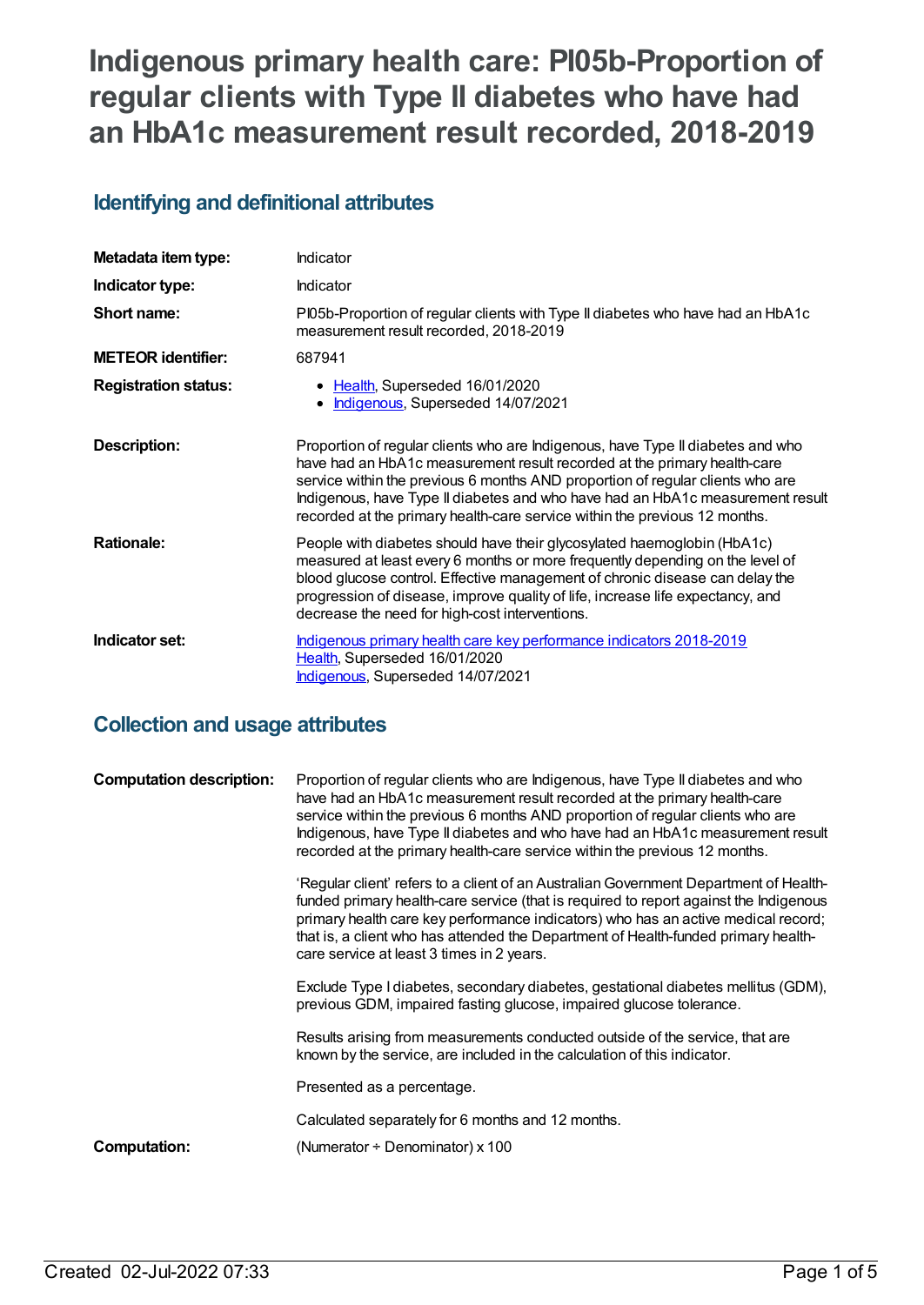| Numerator:                      | Calculation A: Number of regular clients who are Indigenous, have Type II diabetes<br>and who have had an HbA1c measurement result recorded at the primary health-<br>care service within the previous 6 months.  |
|---------------------------------|-------------------------------------------------------------------------------------------------------------------------------------------------------------------------------------------------------------------|
|                                 | Calculation B: Number of regular clients who are Indigenous, have Type II diabetes<br>and who have had an HbA1c measurement result recorded at the primary health-<br>care service within the previous 12 months. |
| <b>Numerator data elements:</b> | <b>Data Element / Data Set-</b>                                                                                                                                                                                   |
|                                 | Person-diabetes mellitus status, code NN                                                                                                                                                                          |
|                                 | Data Source                                                                                                                                                                                                       |
|                                 | Indigenous primary health care data collection                                                                                                                                                                    |
|                                 | NMDS / DSS                                                                                                                                                                                                        |
|                                 | Indigenous primary health care NBEDS 2018-19                                                                                                                                                                      |
|                                 | Guide for use                                                                                                                                                                                                     |
|                                 | Type II diabetes only.                                                                                                                                                                                            |
|                                 | Data Element / Data Set-                                                                                                                                                                                          |
|                                 | Person-glycosylated haemoglobin measurement result recorded indicator.<br>yes/no code N                                                                                                                           |
|                                 | Data Source                                                                                                                                                                                                       |
|                                 | Indigenous primary health care data collection                                                                                                                                                                    |
|                                 | NMDS / DSS                                                                                                                                                                                                        |
|                                 | Indigenous primary health care NBEDS 2018-19                                                                                                                                                                      |
|                                 | Data Element / Data Set-                                                                                                                                                                                          |
|                                 | Person-Indigenous status, code N                                                                                                                                                                                  |
|                                 | Data Source                                                                                                                                                                                                       |
|                                 | Indigenous primary health care data collection                                                                                                                                                                    |
|                                 | NMDS / DSS                                                                                                                                                                                                        |
|                                 | Indigenous primary health care NBEDS 2018-19                                                                                                                                                                      |
|                                 | Data Element / Data Set-                                                                                                                                                                                          |
|                                 | Person-regular client indicator, yes/no code N                                                                                                                                                                    |
|                                 | Data Source                                                                                                                                                                                                       |
|                                 | Indigenous primary health care data collection                                                                                                                                                                    |
|                                 | NMDS / DSS                                                                                                                                                                                                        |
|                                 | Indigenous primary health care NBEDS 2018-19                                                                                                                                                                      |
|                                 |                                                                                                                                                                                                                   |

**Denominator:** Calculation A and B: Total number of regular clients who are Indigenous and have Type II diabetes.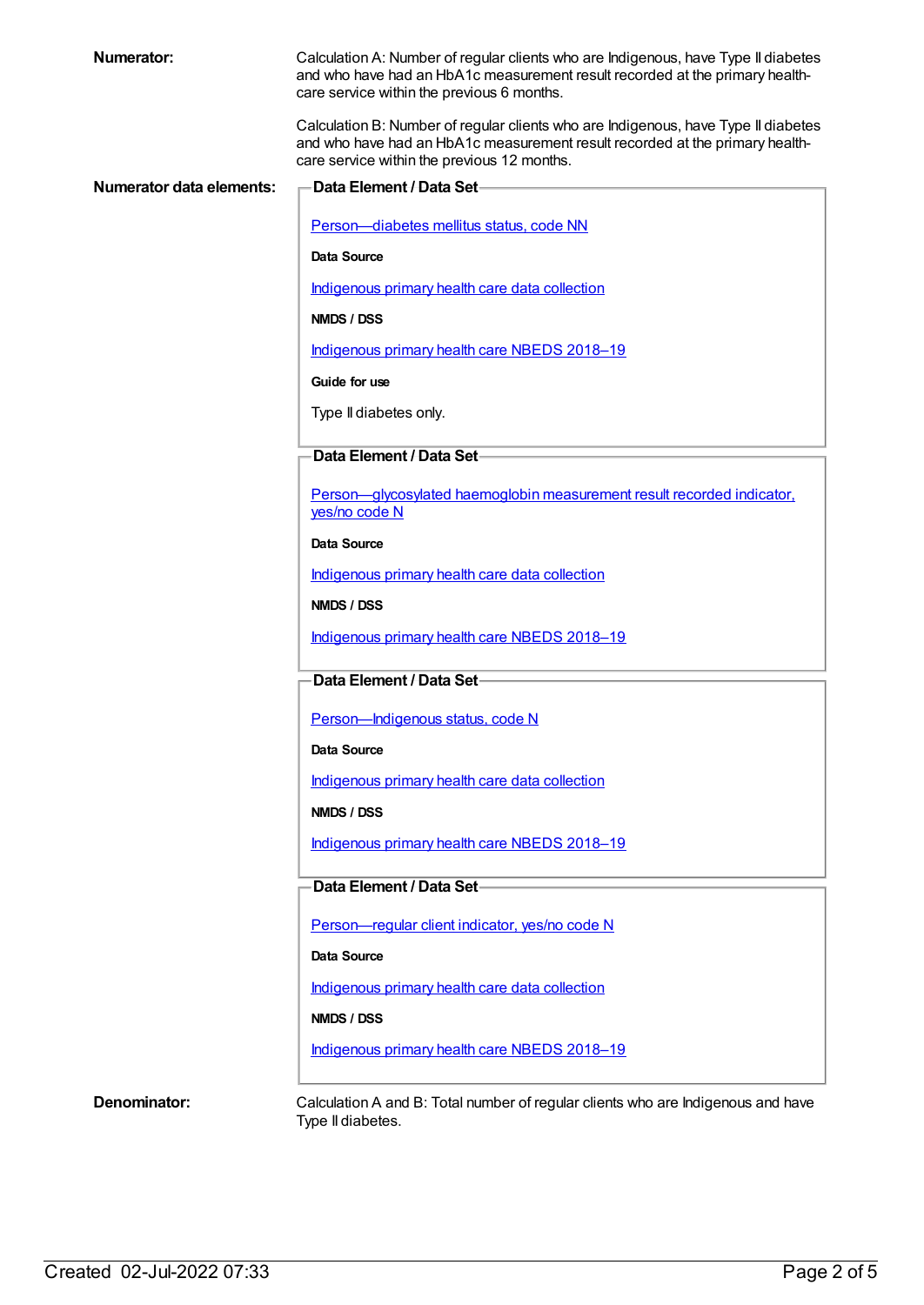| Denominator data<br>elements: | <b>Data Element / Data Set-</b>                |  |
|-------------------------------|------------------------------------------------|--|
|                               | Person-diabetes mellitus status, code NN       |  |
|                               | Data Source                                    |  |
|                               | Indigenous primary health care data collection |  |
|                               | NMDS / DSS                                     |  |
|                               | Indigenous primary health care NBEDS 2018-19   |  |
|                               | Guide for use                                  |  |
|                               | Type II diabetes only.                         |  |
|                               | Data Element / Data Set-                       |  |
|                               | Person-Indigenous status, code N               |  |
|                               | Data Source                                    |  |
|                               | Indigenous primary health care data collection |  |
|                               | NMDS / DSS                                     |  |
|                               | Indigenous primary health care NBEDS 2018-19   |  |
|                               | Data Element / Data Set-                       |  |
|                               | Person-regular client indicator, yes/no code N |  |
|                               | Data Source                                    |  |
|                               | Indigenous primary health care data collection |  |
|                               | NMDS / DSS                                     |  |
|                               | Indigenous primary health care NBEDS 2018-19   |  |
| Disaggregation:               | 1. Sex:                                        |  |
|                               | a) Male<br>b) Female                           |  |
|                               | 2. Age group:                                  |  |
|                               | $a) 0-4$ years                                 |  |
|                               | b) $5-14$ years<br>c) 15-24 years              |  |
|                               | d) 25-34 years                                 |  |
|                               | e) 35-44 years<br>f) 45-54 years               |  |

- g) 55–64 years
- h) 65 years and over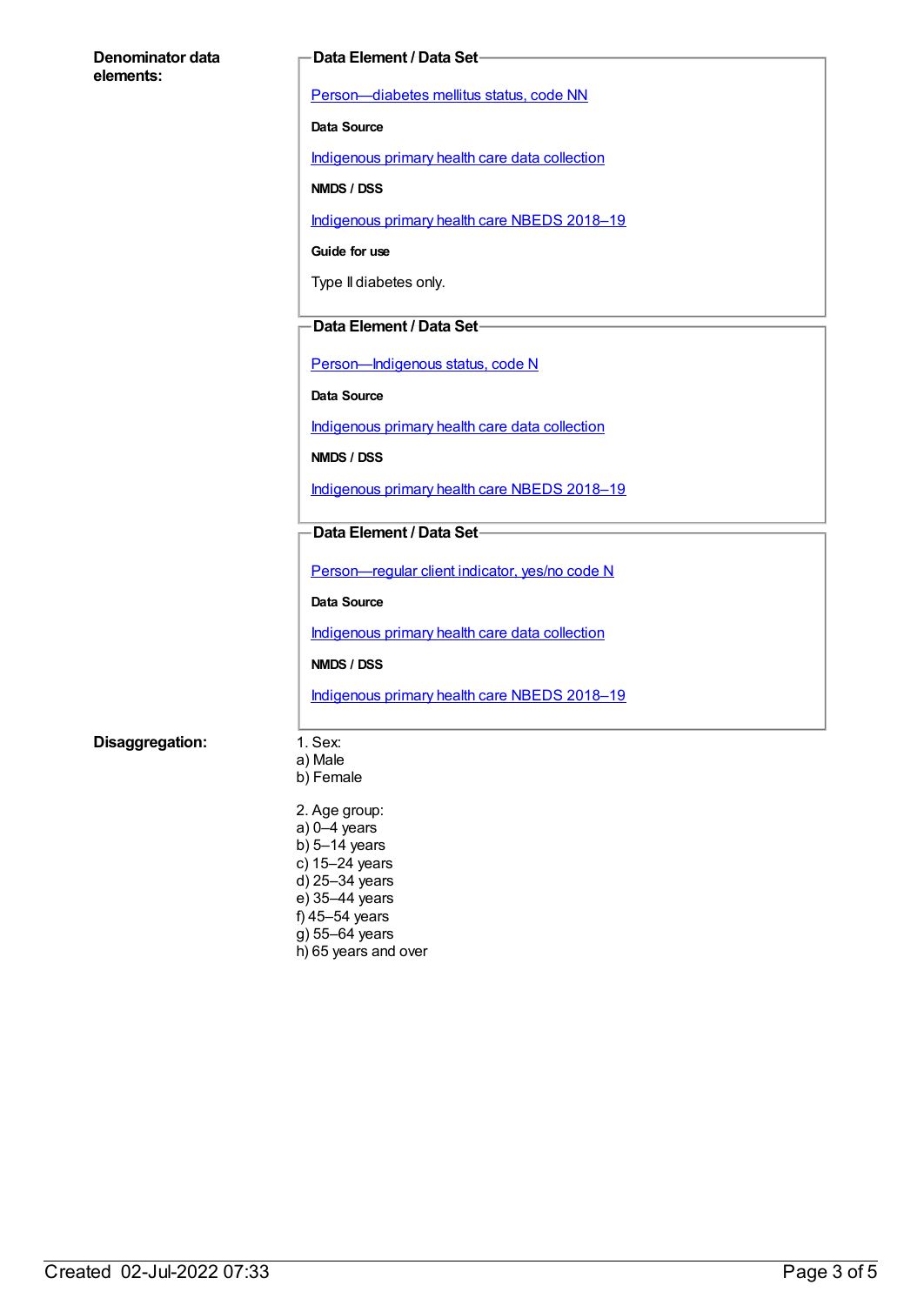#### **Disaggregation data elements:**

#### **Data Element / Data Set**

[Person—age,](https://meteor.aihw.gov.au/content/303794) total years N[NN]

**Data Source**

[Indigenous](https://meteor.aihw.gov.au/content/430643) primary health care data collection

**NMDS / DSS**

[Indigenous](https://meteor.aihw.gov.au/content/694101) primary health care NBEDS 2018-19

#### **Data Element / Data Set**

Person-sex, code X

**Data Source**

[Indigenous](https://meteor.aihw.gov.au/content/430643) primary health care data collection

**NMDS / DSS**

[Indigenous](https://meteor.aihw.gov.au/content/694101) primary health care NBEDS 2018-19

# **Representational attributes**

| <b>Representation class:</b> | Percentage |
|------------------------------|------------|
| Data type:                   | Real       |
| Unit of measure:             | Person     |
| Format:                      | N[N].N     |
|                              |            |

#### **Indicator conceptual framework**

| <b>Framework and</b> | Effective/Appropriate/Efficient |
|----------------------|---------------------------------|
| dimensions:          |                                 |

#### **Data source attributes**

| Data sources: | Data Source                                    |
|---------------|------------------------------------------------|
|               | Indigenous primary health care data collection |
|               | Frequency                                      |
|               | 6 monthly                                      |
|               | Data custodian                                 |
|               | Australian Institute of Health and Welfare.    |

### **Source and reference attributes**

AustralianGovernment Department of Health

# **Relational attributes**